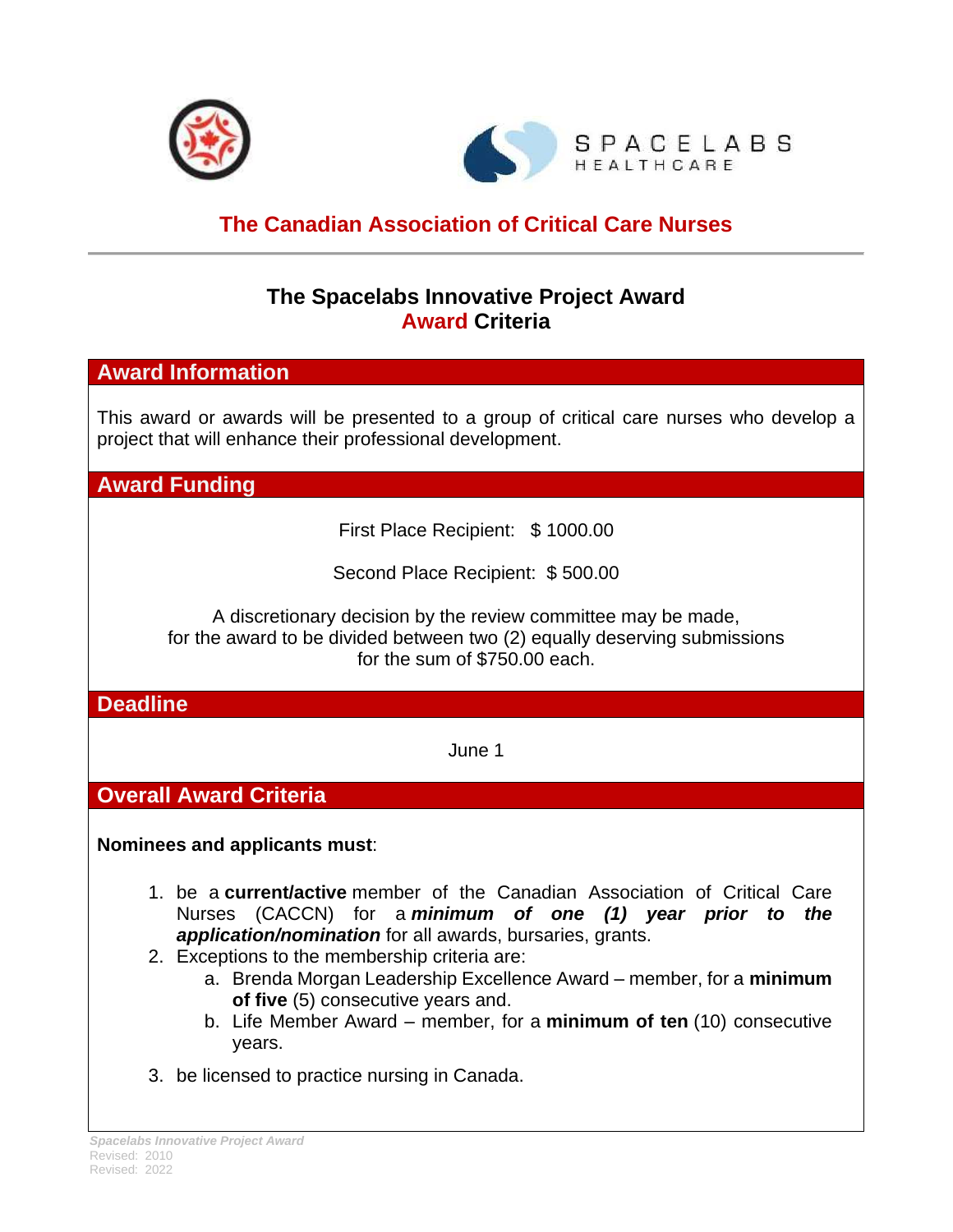- 4. complete the application/nomination via the online award, bursary, and grant submission system.
- 5. provide signed applications and/or nomination letters (physical or electronic signatures accepted), where required.
- 6. provide contact information for applicants, nominees and those providing character references, chapter and/or national involvement, to verify authenticity, where required.

## **Award Specific Criteria**

- 1. The application must clearly outline the following information:
	- a. the number of nurses who will benefit from the project
	- b. the uniqueness of the project
	- c. the relevance to critical care nursing
	- d. consistency with current research/evidence
	- e. ethics
	- f. feasibility
	- g. timeliness
	- h. impact on quality improvement.
- 2. Previous recipients of this award must allow a one-year lapse before submitting again.
- 3. Within one year, the recipients are expected to publish a report that outlines their project in the *Canadian Journal of Critical Care Nursing*™ (CJCCN).

## **Award Submission Process**

- 1. Online submission at www.caccn.ca;
- 2. Incomplete nomination packages and packages received after the deadline will not be considered.

## **Selection Process**

- 1. Applications will be blind reviewed by the Award Review Committee.
- 2. Applicants with the highest rubric score will be the recipients of the award.
- 3. Applicants will be notified of the application results via email and regular mail.